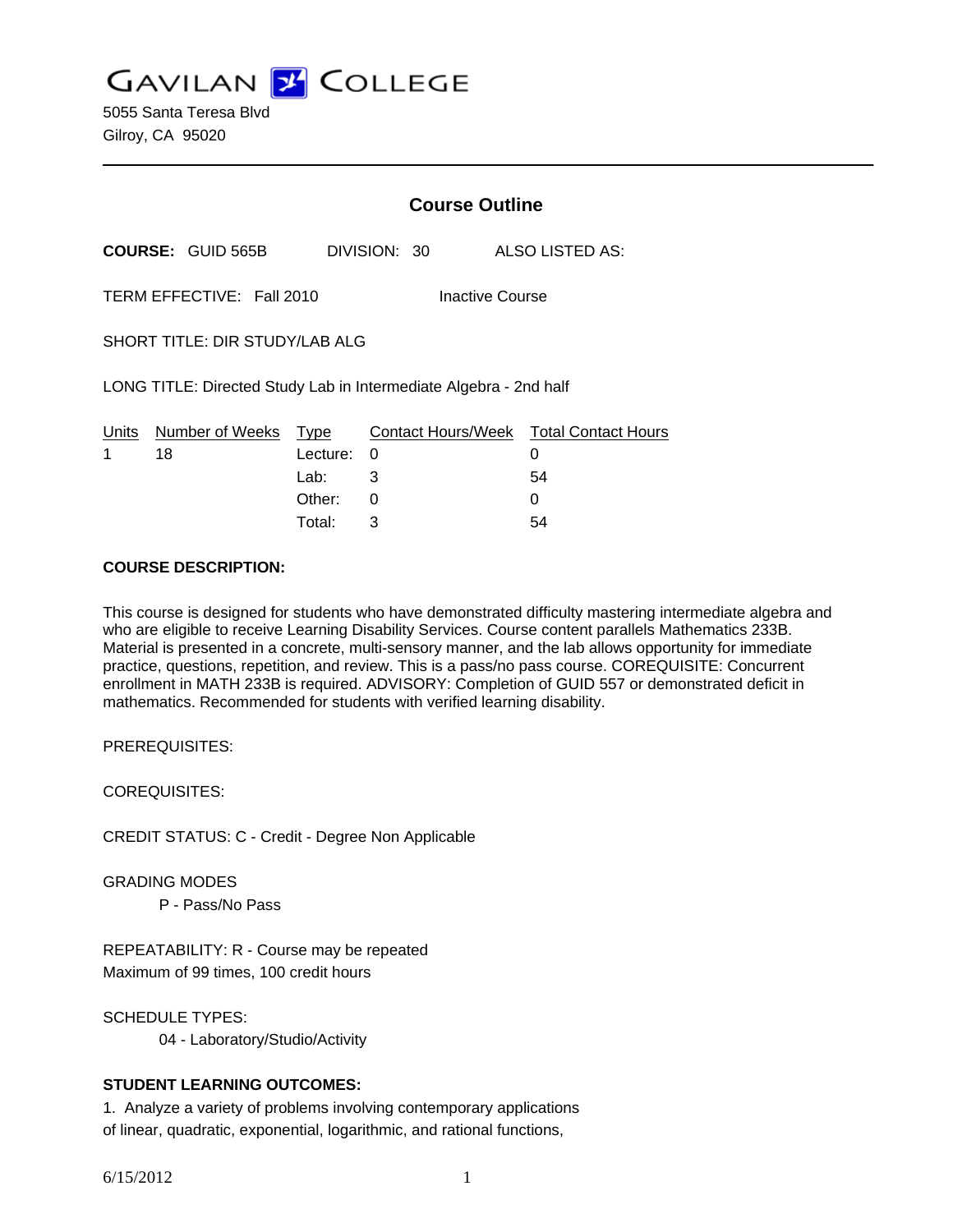and determine and implement an appropriate method of solution for these problems.

ILO: 2, 1, 4

Measure: Quizzes, skill demonstration, class discussion, homework review

2. Graph quadratic, logarithmic, and exponential functions, and

identify and describe attributes of the graph such as x- and y-

intercepts, domain, range, max and min.

ILO: 7, 2, 1

Measure: Oral reports, group projects, skill demonstration, homework review

3. Analyze the graph of a given function, identify the function as linear, quadratic, logarithmic, exponential or other, and utilize the graph in solving applied problems.

ILO: 2, 1

Measure: Quizzes, homework review, skill demonstrations

4. Differentiate between an expression or equation; identify the

equation or expression as linear, quadratic, rational, radical,

exponential or logarithmic; and determine and implement an appropriate strategy to simplify if it is an expression or solve if it is an

equation.

ILO: 2, 7, 1, 4 Measure: Quizzes, group projects, class discussion, homework review, skill demonstration

5. Set up and solve linear and non-linear inequalities both

algebraically and graphically.

ILO: 7, 2, 4, 1

Measure: Quizzes, group work, homework review, skill demonstration

6. Demonstrate proficiency with a scientific calculator.

ILO: 2, 1, 7

Measure: Group work, skill demonstration, quizzes, homework assignments

# **CONTENT, STUDENT PERFORMANCE OBJECTIVES, OUT-OF-CLASS ASSIGNMENTS**

Inactive Course: 09/24/2007

The course content will parallel Math 233B. Teaching methods and format will meet LD students' needs including multisensory approach with material presented in smaller concrete blocks with greater opportunity for repetition, review, and practice.

4 Hours

3 Hours Review of factoring, solving polynomial equations by

factoring, problem solving strategies involving polynomial functions

and equations. Homework will be assigned for this and all other topics throughout the semester.

Introduction to rational expressions, simplifying rational expressions, multiplying and dividing rational expressions.

3 Hours

Adding and subtraction rational expressions, simplifying complex expressions.

2 Hours Solving rational equations, applications, variation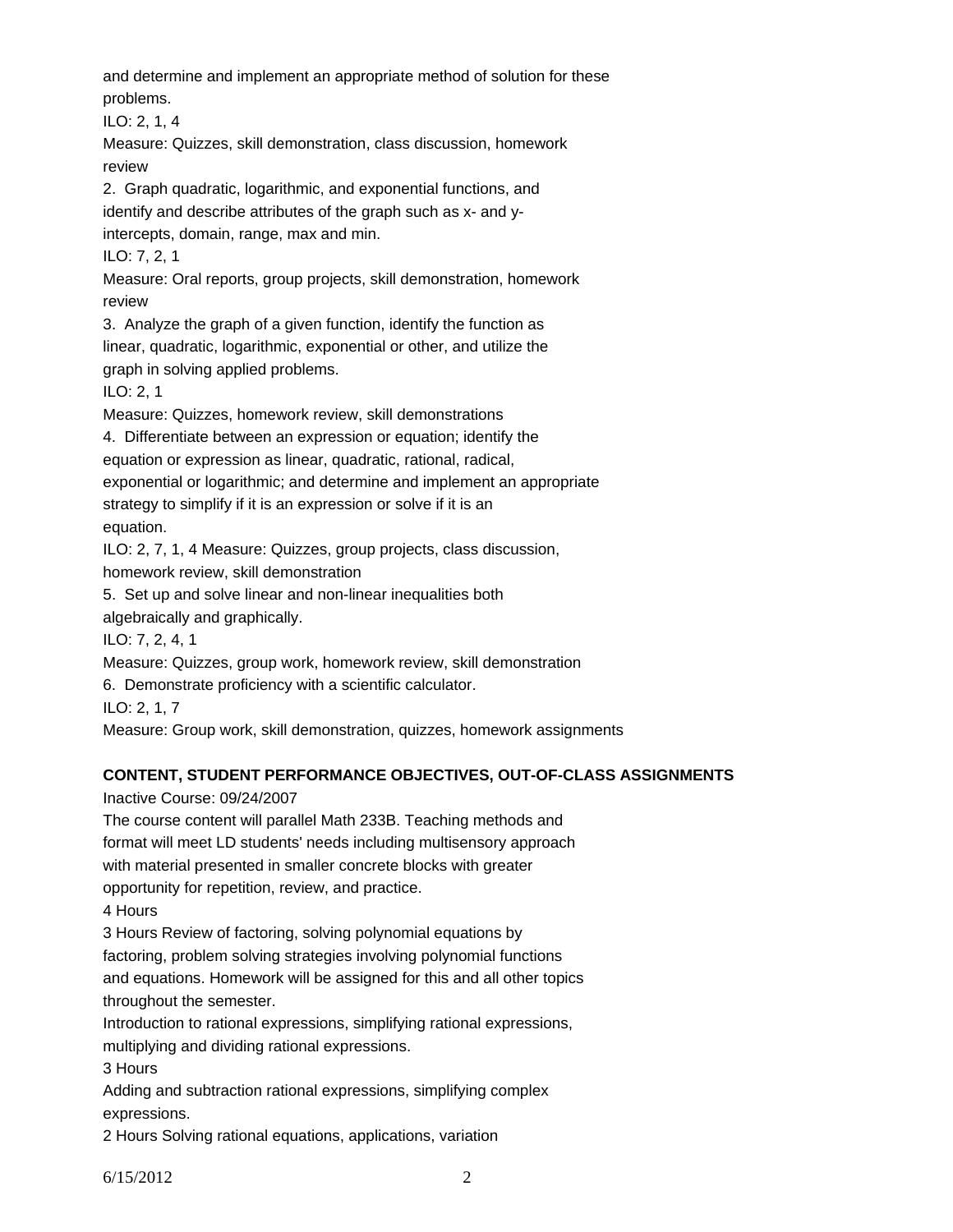problems. Review for exam #1. 4 Hours Exam #1, Review of properties of exponents, Introduction to roots, radicals and rational exponents. 4 Hours Simplifying radical expressions by converting to exponential form, multiplying radicals. 4 Hours Dividing radical expressions, including rationalizing the denominator, adding/subtraction radical expressions. 4 Hours Solving radical equations, complex numbers, review for exam #2. 2 Hours Exam #2, solving quadratic equations by completing the square and by quadratic formula. 4 Hours Applications of quadratic equations, graphing quadratic functions. 4 Hours Standard form of quadratic functions, quadratic and rational inequalities, review for exam #3. 2 Hours Exam #3, composite and inverse functions, graphing exponential and logarithmic functions. 4 Hours Properties of logs, solving logarithmic and exponential functions. 4 Hours Applications of logarithmic and exponential functions, Review for Exam #4 4 Hours Exam #4, review for final exam 2 Hours Final Practice Exam Included in content section. **METHODS OF INSTRUCTION:** 

Mini-lecture, demonstrations, discussions, group problem solving self-graded practice quizzes/tests, and guided practice.

# **METHODS OF EVALUATION:**

The types of writing assignments required: None The problem-solving assignments required: Exams Other: In class problem solving. The types of skill demonstrations required: None The types of objective examinations used in the course: None

6/15/2012 3